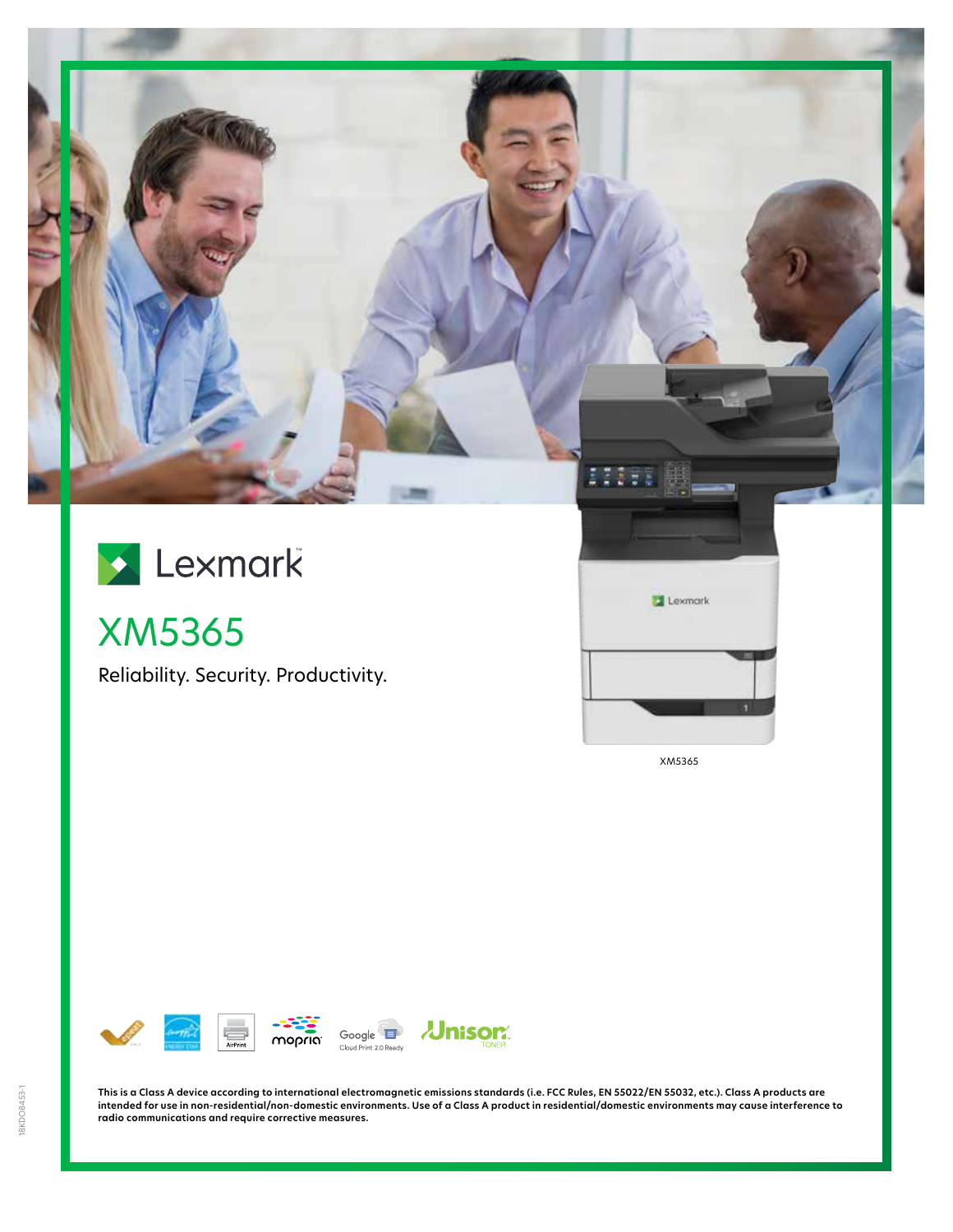# Lexmark XM5365

**Put output at up to 65 ppm\* in more places with the Lexmark XM5365, the multifunction product with features and performance to satisfy even large workgroups. Robust paper handling technology is designed to make printing more reliable, while long-life imaging components increase uptime and thoughtful engineering enhances serviceability.**



#### **Get more done**

- } Powerful 1.2-GHz quad-core processor and up to 6 GB of memory drives printing at up to 65 ppm\* and scanning at up to 150 sides per minute.
- } Robust paper handling includes reliable feeding of a wide range of media types and sizes and up to 3300 sheets of input.
- Connect via Ethernet, USB, or simple mobile printing options.

#### **Interact with ease**

- ▶ Intuitive 7-inch class/17.8-cm color touch screen offers smooth, tablet-like interaction with customizable convenience and productivity apps.
- } Front access to the paper path and power button means you'll virtually never have to access the back of the device, allowing placement in or on cabinets.
- } Innovative serviceability features, starting with singledoor access to parts and supplies, help you resolve problems quickly.

#### **Ready when you are**

- Long-life fuser and imaging components extend uptime.
- } Unison™ Toner replacement cartridges deliver up to 45,000 pages\*\* of high-quality printing.
- } Steel frame and durable design stands up to heavy use and harsh environments.

#### **Full-spectrum security**

- } Lexmark's full-spectrum security architecture helps keep your information safe—in the document, on the device and over the network.
- } Keypoint Intelligence Buyers Lab honored Lexmark with a prestigious BLI PaceSetter award for Document Imaging Security\*\*\*.



#### **Built for planet earth**

- } Energy management features reduce power consumption in active use or sleep mode.
- Standard two-sided printing saves paper.
- Device is rated EPEAT® Gold and ENERGY STAR® certified.
- } Recycle cartridges through the award-winning Lexmark Cartridge Collection Program (LCCP).

\*Print and copy speeds measured in accordance with ISO/IEC 24734 and ISO/IEC 24735 respectively (ESAT). For more information see: www.lexmark.com/ISOspeeds. \*\*Average yield based on approximately 5% print coverage. \*\*\*Award based on North America and/or Western Europe data

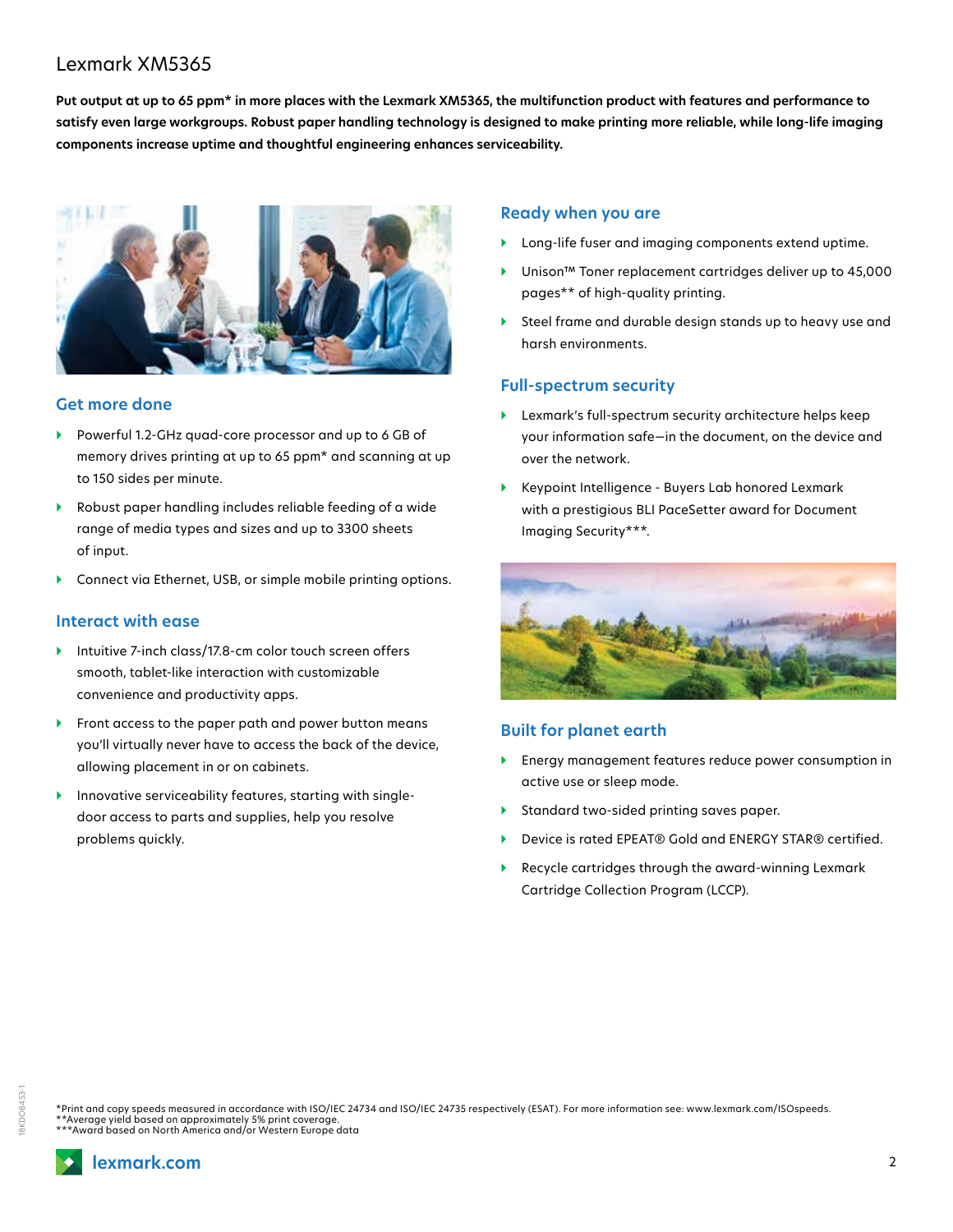## Lexmark XM5365



- 6 Caster base 5 x 20.5 x 27.3 inches 126 x 521 x 693 mm
- 4.3 x 16.85 x 20.1 inches



110 x 428 x 510 mm

| P/N     | <b>Hardware</b>                                                  |
|---------|------------------------------------------------------------------|
| 25B1200 | Lexmark XM5365                                                   |
| P/N     | <b>Cartridges and supplies</b>                                   |
| 25B3074 | <b>Black Lexmark toner cartridge</b>                             |
| 58D0Z00 | Imaging Unit                                                     |
| P/N     | <b>Paper handling</b>                                            |
| 50G0800 | 250-sheet tray                                                   |
| 50G0820 | 250-sheet lockable tray                                          |
| 50G0802 | 550-sheet-tray                                                   |
| 50G0822 | 550-sheet lockable tray                                          |
| 50G0804 | 2100-sheet tray                                                  |
| P/N     | <b>Memory options</b>                                            |
| 57X9801 | User flash                                                       |
| 27X0400 | USB hard disk drive                                              |
| P/N     | <b>Connectivity</b>                                              |
| 14F0100 | RS-232C serial interface card                                    |
| 14F0000 | Parallel 1284-B interface card                                   |
| 27X0142 | MarkNet N8230 fiber ethernet 100BASE-<br>FX(LC), 1000BASE-SX(LC) |
| 27X6510 | MarkNet N8370 802.11a/b/g/n/ac 2.4/5GHz<br>wireless              |
| 1021231 | 10-Foot Parallel Printer Cable                                   |
| 1021294 | 2-Meter USB Printer Cable                                        |
| P/N     | <b>Furniture and accessories</b>                                 |
| 50G0855 | Caster base                                                      |
| 50G0854 | Spacer                                                           |
| 3073173 | Swivel cabinet                                                   |
| 40C2300 | Adjustable printer stand                                         |
| P/N     | User replaceable parts                                           |
| 41X2352 | Roller kit                                                       |
| 41X2351 | ADF maintenance kit                                              |
| 41X1108 | Media pick roller (input tray)                                   |
| 41X1119 | Tray separator (input tray)                                      |
| 41X1076 | Transfer roller                                                  |
| 41X0358 | ADF media pick roller                                            |
| 41X0360 | ADF Separation Roller and cover                                  |
| 41X1123 | Multipurpose feeder pick roller                                  |
|         |                                                                  |

For fusers and fuser maintenance kits, contact your service provider.

For application solutions see https://www.lexmark. com/epg

Note 1: Supports up to 3 optional 550-sheet trays; OR one optional 550-sheet tray and one optional 2100-sheet tray. For maximum paper input capacity, install 1 optional 550-sheet tray and one optional 2100-sheet tray. When a 2100-sheet tray is installed, it must be the bottom tray, and a caster base is required. Note 2: All measurements are shown as height x width x depth. For more information about supported configurations, refer to the Printer, Option and Stand Compatibility Guide at http://www.lexmark.com/publications/furniture\_safety/

© 2018 Lexmark. All rights reserved.

Lexmark, the Lexmark logo and Unison are trademarks of Lexmark International, Inc., registered in the United States and/or other countries. AirPrint® and the AirPrint Logo® are trademarks of Apple, Inc. ENERGY STAR® is a U.S. registered mark. Google Cloud Print™ is a trademark of Google, Inc. MOPRIA®, the Mopria® Logo™ and the Mopria® Alliance logos are trademarks, service marks, and certification marks of Mopria Alliance, Inc. in the United States and other countries. All other trademarks are the property of their respective owners. All other trademarks are the property of their respective owners.

This product includes software developed by the OpenSSL Project for use in the Open SSL Toolkit (http://www.openssl.org/).

18KDO8453-1

8KDO8453-1